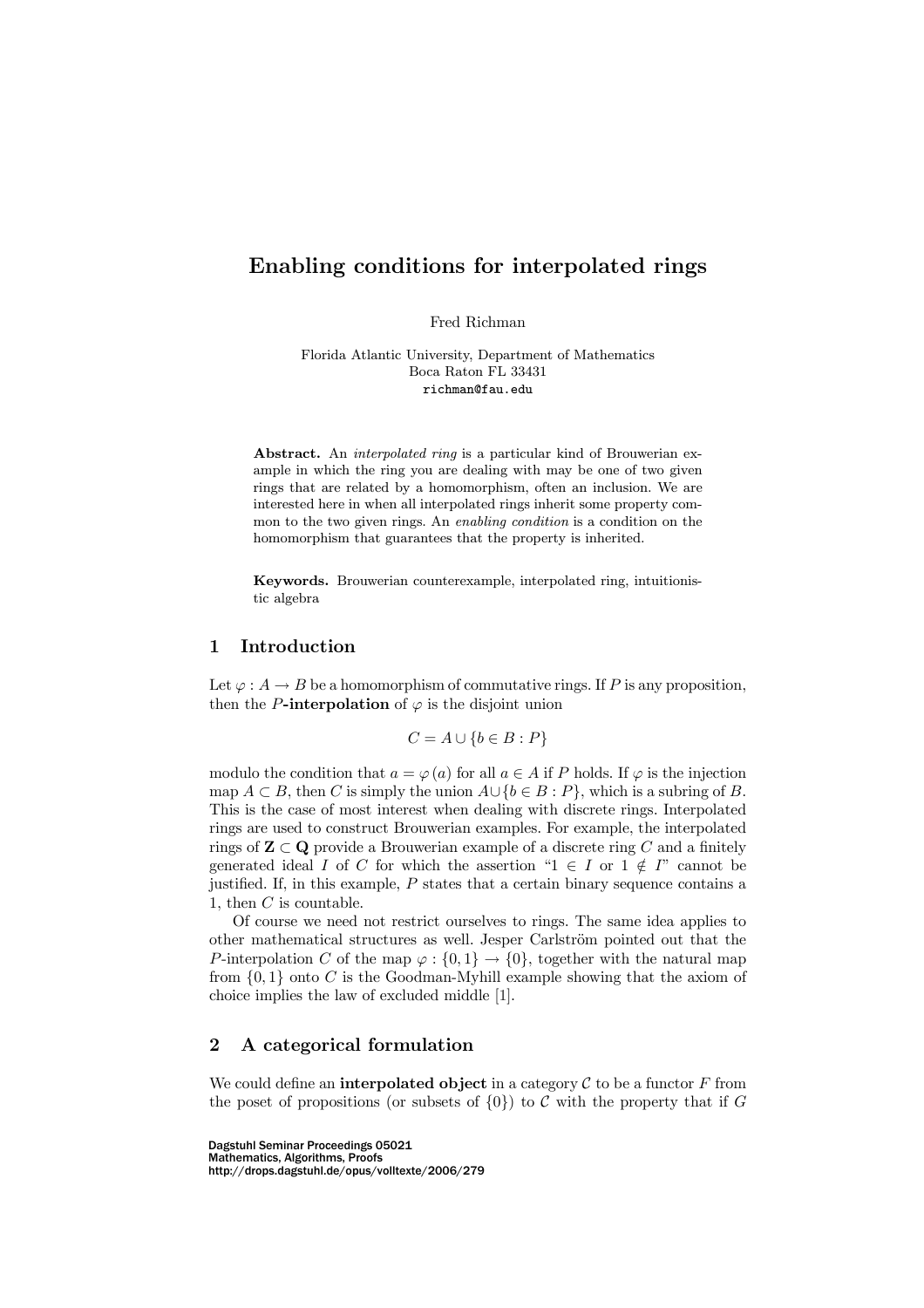#### $\overline{2}$ Fred Richman

is another such functor, with  $F(\perp) = G(\perp)$  and  $F(\top) = G(\top)$ , then there is a unique natural transformation  $\alpha : F \to G$  that is the identity on  $F(\perp)$  and on  $F(\top)$ . This transformation  $\alpha$  need not be an isomorphism. For example, set  $G(P) = F(\neg \neg P).$ 

Interpolated objects always exist in any category of (finitary) relational structures: rings, modules over a fixed ring, posets. Given a homomorphism  $\varphi: A \to B$ , define  $F(\perp) = A$  and  $F(\top) = B$  and  $F(\perp \to \top) = \varphi$ . Then let  $C = F(P)$  be the disjoint union of A and  $\{b \in B : P\}$ , modulo  $a = \varphi(a)$ , and define  $\varphi$  on C in the obvious way. Set

$$
\Gamma_C(c_1,\ldots,c_m) = \begin{cases} \Gamma_A(c_1,\ldots,c_m) & \text{if all } c_i \in A \\ \Gamma_B(\varphi c_1,\ldots,\varphi c_m) & \text{if } P. \end{cases}
$$

#### 3 Enabling and disabling conditions

Suppose we want to prove that any interpolated ring of  $A \subset B$  is, say, a unique factorization domain. Then certainly  $A$  and  $B$  must be unique factorization domains. However, if the P-interpolation C of the pair  $\mathbb{Z} \subset \mathbb{Q}$  were a unique factorization domain, then we could determine whether the element  $2 \in C$  was a unit or not, so we could determine which of P or  $\neg P$  holds. The problem here is that there are primes in  $Z$  that are not primes in  $Q$ . The same problem arises, in a more substantial way, when interpolating the pair of polynomial rings  ${\bf Q}[X^2] \subset {\bf Q}[X].$ 

Now suppose we take  $A \subset B$  to be unique factorization domains, and add the condition that every prime in  $A$  is also a prime in  $B$ . Then the P-interpolation C of  $A \subset B$  is indeed a unique factorization domain. Given a nonzero element  $c \in C$ , either  $c \in A$  or P. If  $c \in A$ , then either c is a unit in A, a prime in A or a product of primes in  $A$ . Because units and primes of  $A$  are also units and primes of  $B$ , the same alternatives hold in  $C$ . On the other hand, if  $P$  holds, then  $C = B$  is a unique factorization domain.

Conversely, suppose some prime  $p$  in  $A$  is not a prime in  $B$ , so either  $p$  is a unit in  $B$  or  $p$  factors nontrivially in  $B$ . If  $C$  were a unique factorization domain, then we could determine whether or not  $p$  is a prime in  $C$ , so we could determine which of  $\neg P$  or P holds. So if C were a unique factorization domain for all P, then the law of excluded middle would hold. That, of course, is the essence of a Brouwerian example.

We say that the condition that primes in A remain prime in  $B$  is an enabling condition for interpolating unique factorization domains. Note that this enabling condition has real classical content: it's not just something that necessarily holds from a classical point of view, but may not admit a constructive proof. Contrast this to the fact that, from a classical point of view, there are only two interpolated rings for  $A \subset B$ , and they are both unique factorization domains.

The condition that there is a prime in A that is not a prime in B is called a disabling condition for interpolating unique factorization domains.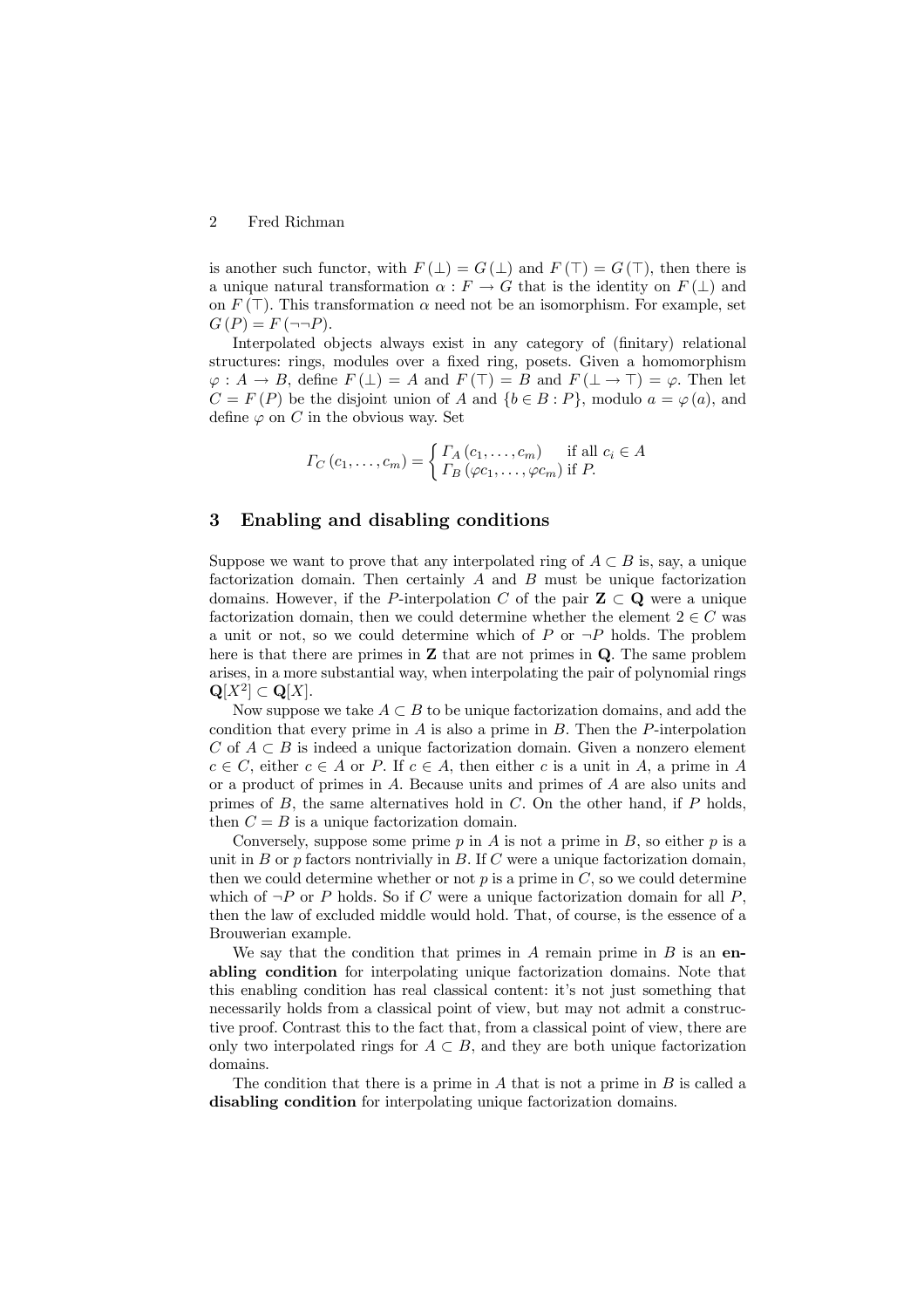3

**Definition 1.** Let  $C$  be a class of rings. A condition on a homomorphism  $\varphi$ :  $A \rightarrow B$  is said to be an **enabling condition** for interpolating rings of C if it implies that every interpolated ring of  $\varphi$  is in C. It is called a **disabling condition** if, when it holds, and every interpolated ring of  $\varphi$  is in C, then some omniscience principal (like the law of excluded middle) holds.

Informally, we will say that an enabling condition is **exact** if the natural positive formulation of its classical negation is a disabling condition. That is the connection between the condition that primes in  $A$  remain prime in  $B$ , and the condition that there is a prime in  $A$  that is not a prime in  $B$ . The enabling conditions of most interest are the exact ones. An exact enabling condition for interpolating **discrete** rings is that the homomorphism  $\varphi$  be one-to-one. So if C consists of discrete rings, we will assume that  $\varphi$  is an inclusion.

We have shown that the property that every prime in  $A$  is a prime in  $B$  is an exact enabling condition for interpolating unique factorization domains. One instance of this is for the class  $C$  of factorial fields. The enabling condition is that A be algebraically closed in B. That's so because to say that a (discrete) field A is factorial is to say that  $A[X]$  is a unique factorization domain, and primes are preserved in going from  $A[X]$  to  $B[X]$  if and only if A is algebraically closed in В.

The pair consisting of an enabling condition and a disabling condition is somewhat analogous to Bishop's notion of a complemented set. Usually the corresponding disabling condition stands out: It is essentially a sort of strong negation that reduces to negation when dealing with propositions satisfying the law of excluded middle. We extend to more complicated formulas by  $\neg (P \lor Q) = \neg P \land \neg Q$  and  $\neg (P \land Q) = \neg P \lor \neg Q$ . Quantifiers are negated analogously. Also  $\neg (P \Rightarrow Q) = P \land \neg Q$ , but there is a problem with implication in that the strong negation is not of order two. Maybe that's not important.

The condition that  $\varphi$  be one-to-one provides an example of this problem. That condition says that  $\varphi(x) = 0$  implies  $x = 0$  for all x. The strong negation for that is that there exists x such that  $\varphi(x) = 0$  and  $x \neq 0$ . But the negation of that negation is  $\varphi(x) \neq 0$  or  $x = 0$  for all x.

For an example using abelian groups instead of rings, let  $\mathcal{C}_n$  be the class of abelian groups A such that  $nA$  is detachable from A, and let  $E_n$  be the property of a pair of abelian groups  $A \subset B$  that  $nA = A \cap nB$ . (We say that A is *pure* in B if  $E_n$  holds for all n.) More generally, let  $E_n$  be the property of a homomorphism  $\varphi : A \to B$  that  $\varphi^{-1}(nB) = nA$ . To show that  $E_n$  is an exact enabling condition for interpolating groups in  $\mathcal{C}_n$ , we have to show two things:

- 1. If  $\varphi^{-1}(nB) = nA$ , then every interpolated group C for  $\varphi$  has the property that  $nC$  is detachable from C.
- 2. If there exists  $a \in \varphi^{-1}(nB)$  such that  $a \notin nA$ , and every interpolated group C for  $\varphi$  has the property that nC is detachable from C, then some omniscience principle holds.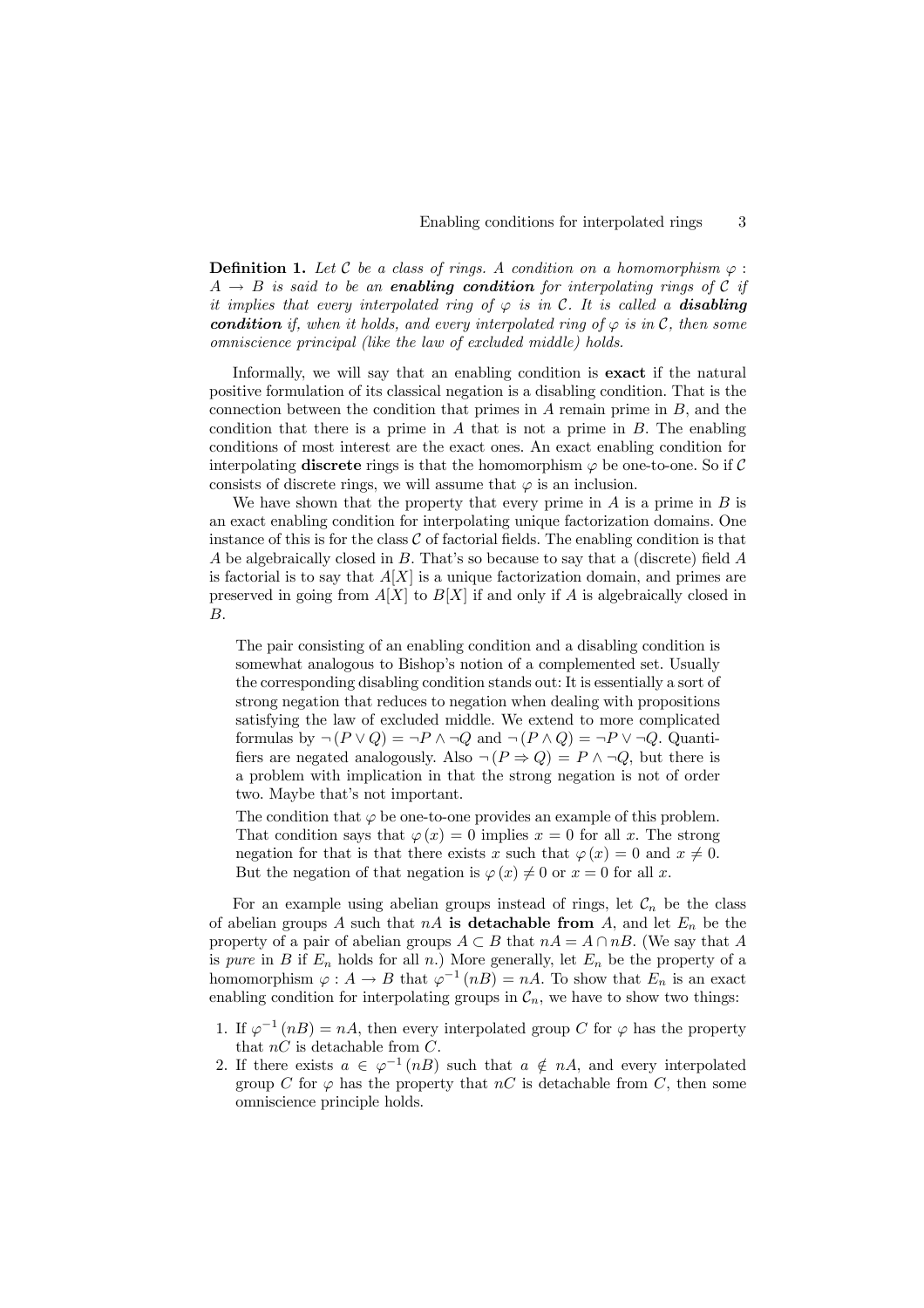#### Fred Richman  $\overline{4}$

To show (1), let C be the P-interpolation of  $\varphi$  and let  $c \in C$ . Either  $c \in A$  or P holds. If  $c \in A$ , then either  $\varphi(c) \in nB$ , in which case  $c \in nA$ , hence  $c \in nC$ . or  $\varphi(c) \notin nB$ , in which case  $c \notin nC$ . If P holds, then C is isomorphic to B, so  $nC$  is detachable from  $C$ .

To show (2), suppose that there exists  $a \in \varphi^{-1}(nB)$  such that  $a \notin nA$ . Suppose also that the P-interpolated group C of  $\varphi$  has the property that nC is detachable from C. Then, as an element of C, either  $a \in nC$  or  $a \notin nC$ . In the former case,  $a = nc$  for some element of C. Either  $c \in A$  or P holds, but c cannot be in A because  $a \notin nA$ , so P holds. In the latter case, P cannot hold lest  $C = B$  in which case  $a \in nC$ .

#### $\boldsymbol{4}$ Classes closed under interpolation

There are many cases where no enabling condition is necessary. In such a case we say that the class of rings is closed under interpolation. In what follows,  $C$ denotes the P-interpolation of  $A \rightarrow B$ .

**Noetherian rings** (ACC) are closed under interpolation, that is, they require no enabling condition. Suppose  $I_1 \subset I_2 \subset \cdots$  is a chain of finitely generated ideals. Using countable choice we can construct a sequence of finitely enumerable sets  $G_1 \subset G_2 \subset \cdots$  such that  $G_n$  generates  $I_n$ , and an ascending binary sequence  $\lambda_n$  such that if  $\lambda_n = 0$ , then  $G_n \subset A$ , while if  $\lambda_n = 1$ , then P holds. Let  $J_n$  be the ideal in A generated by  $G_n$  if  $\lambda_n = 0$ , and  $J_n = A$  if  $\lambda_n = 1$ . To eliminate countable choice, use the ascending tree condition  $[6]$  instead of ACC. Look at the tree of triples  $(G, n, \lambda)$ , where G is a finitely enumerable set of generators of  $I_n$  and  $\lambda \in \{0,1\}$  is such that if  $\lambda = 0$ , then  $G \subset A$  and if  $\lambda = 1$ , then P holds. Set  $(G, n, \lambda) < (G', n+1, \lambda')$  if  $G \subset G'$  and  $\lambda \leq \lambda'$ . At the node  $(G, n, \lambda)$  we attach the ideal of A generated by G, if  $\lambda = 0$ , and A if  $\lambda = 1$ . The same thing can be done starting with a tree of finitely generated ideals instead of a chain.

We now consider a certain kind of class of rings that requires no enabling condition. A functorial *n*-ary predicate in the category of rings (say) is a functor  $\Gamma$  from the category of set maps  $\{1, 2, ..., n\} \to A$  to propositions. The functor  $\Gamma$  is an interpolating predicate if

$$
\Gamma_C(a_1,\ldots,a_n)\Rightarrow \Gamma_A(a_1,\ldots,a_n)\vee P
$$

whenever  $a_1, \ldots, a_n \in A$ . (Is that automatic?)

For a fixed polynomial f in  $\mathbf{Z}[X_1,\ldots,X_n]$ , the predicate  $f(a_1,\ldots,a_n)=0$ is interpolating. So is the predicate " $a$  is nilpotent". For modules over a fixed ring R, the predicate  $\exists r \neq 0 : ra = 0$  is interpolating.

A class that is specified by a statement of the form  $\forall x : q(x) \Rightarrow \exists y \ p(x, y)$ , where q and p are functorial predicates and q is interpolating, is closed under interpolation. Here each of  $x$  and  $y$  represent a number of variables that range over elements, or finite sets of elements, of the structures in question. These are the only such variables in the statement.

Here are some specific examples of this kind of class: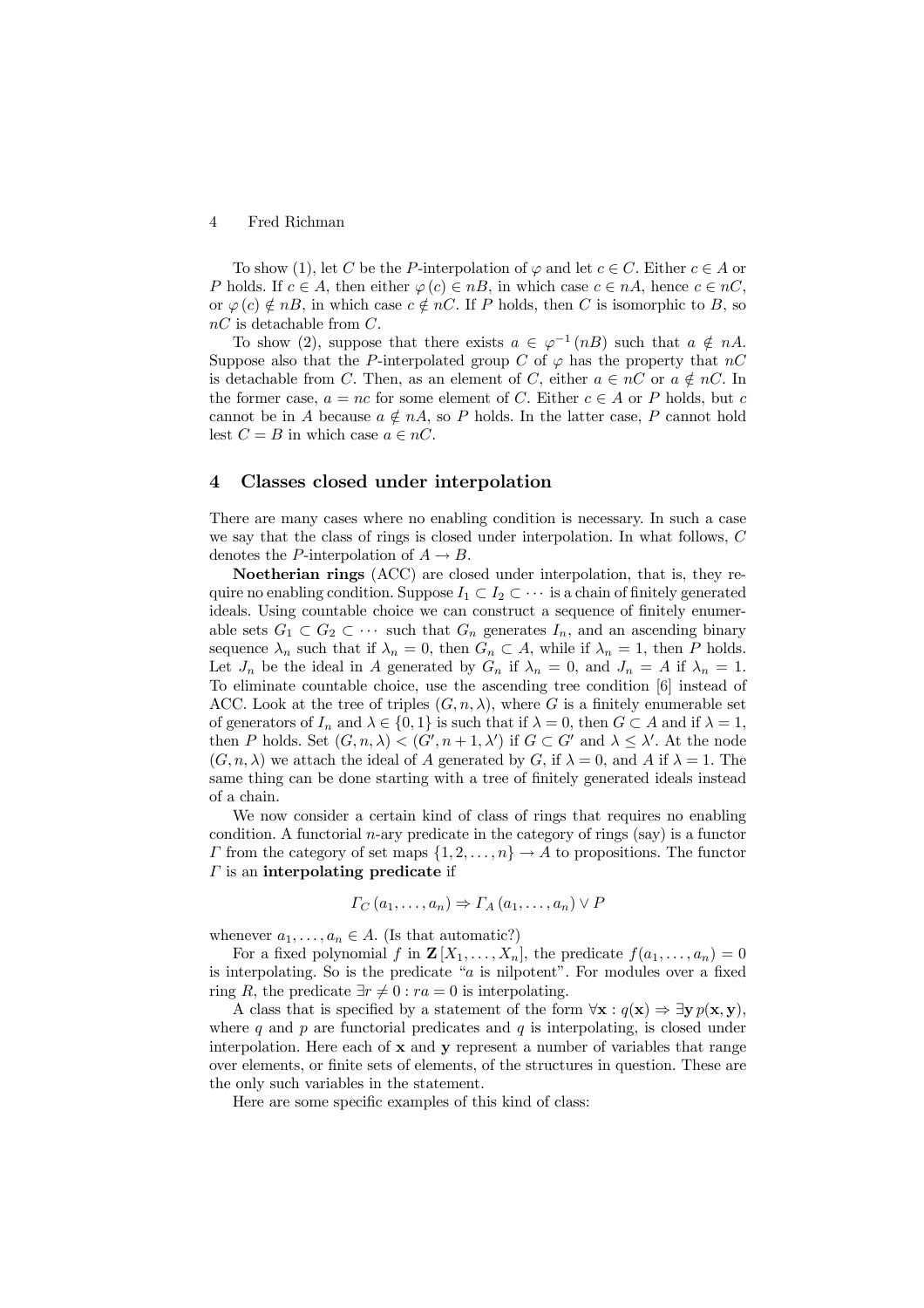- **Bezout rings**. For all x, y, there exist s, t, u, v such that  $x = u(sx + ty)$ and  $y = v(sx + ty)$ . Here  $q = \top$  while  $\mathbf{x} = (x, y)$  and  $\mathbf{y} = (s, t, u, v)$ .
- Fields. For all x there exists y such that if  $x \neq 0$ , then  $xy = 1$ .
- **Flat** R-modules. For all  $a_1, \ldots, a_m \in C$  and  $r_1, \ldots, r_m \in R$ , if  $\sum r_i a_i = 0$ , then there exist  $b_1, \ldots, b_n \in C$  and  $t_{ij} \in R$  such that  $a_i = \sum t_{ij} b_j$  and  $\sum r_i t_{ij} = 0.$
- **Local rings**. For all x, there exists s such that either  $sx = 1$  or  $s(1 x) = 1$ .
- **Upper Krull dimension** m. That is, dim  $C \leq m$ . For all  $x_1, \ldots, x_m \in C$ , there exists *n* and  $a_1, \ldots, a_m \in C$  such that

$$
p(a_1x_1,...,a_mx_m,x_1^n,...,x_m^n)=0,
$$

where  $p$  is a polynomial with integer coefficients (see [3]).

#### 5 Examples of enabling conditions

In this section we examine a few properties of rings together with their enabling conditions.

**Seidenberg's Condition** P. This is a property of a field  $k$  that is required for primary decomposition of finitely generated ideals in polynomial rings over  $k$ (see [5]). One formulation of this property is that if p is a prime that is equal to 0 in k, then any finitely generated  $k^p$ -subspace of k is finite-dimensional. The exact enabling condition is that  $A^p$ -independent subsets of A are also independent over  $B^p$ . That's the same as saying that B is separable over A (see [4, 198-201.) If the independent subset in question consists of two elements, then we get the condition  $B^p \cap A = A^p$ , as in our abelian groups example. The disabling condition is that there exists a finite subset of A that is independent over  $A^p$ but dependent over  $B^p$ .

Strongly discrete. Every finitely generated ideal is detachable. The enabling condition is that every ideal of  $A$  is contracted. In fact, if  $I$  is the ideal of the P-interpolation C that is generated by  $c_1, \ldots, c_n$ , and  $c_0 \in C$ , then either P holds or all the  $c_i$  are in A. In the former case we test to see if  $c_0 \in Bc_1 + \cdots + Bc_n$ . In the latter, we test to see if  $c_0 \in Ac_1 + \cdots + Ac_n$ . If not, then  $c_0 \notin I$  because  $Ac_1 + \cdots + Ac_n$  is contracted. The disabling condition is that there is a finitely generated ideal I of A such that  $BI \cap A$  contains an element a that is not in I. In that case,  $a \in CI$  if and only if P.

**Coherent.** Every finitely generated ideal is finitely presented. The example of a noncoherent ring in [5] is the P-interpolated ring  $C$  between the ring  $k[X, Y]/(X, Y)^2$  and the subring  $k[X]$ . Map  $C \to C$  by taking 1 to X and suppose the kernel of this map is finitely generated. Note that  $XY = 0$  in B. If the generators of the kernel involve Y, then P holds. If not, then  $\neg P$  holds.

The enabling condition here is that  $B$  be a flat  $A$ -module. To see that this enables coherence, we have to show that the kernel of any map  $C^n \to C$  is finitely generated. We may assume that the generators of  $C^n$  go into A, giving us a map  $A^n \to A$  which when tensored with C gives our map  $C^n \to C$ . If B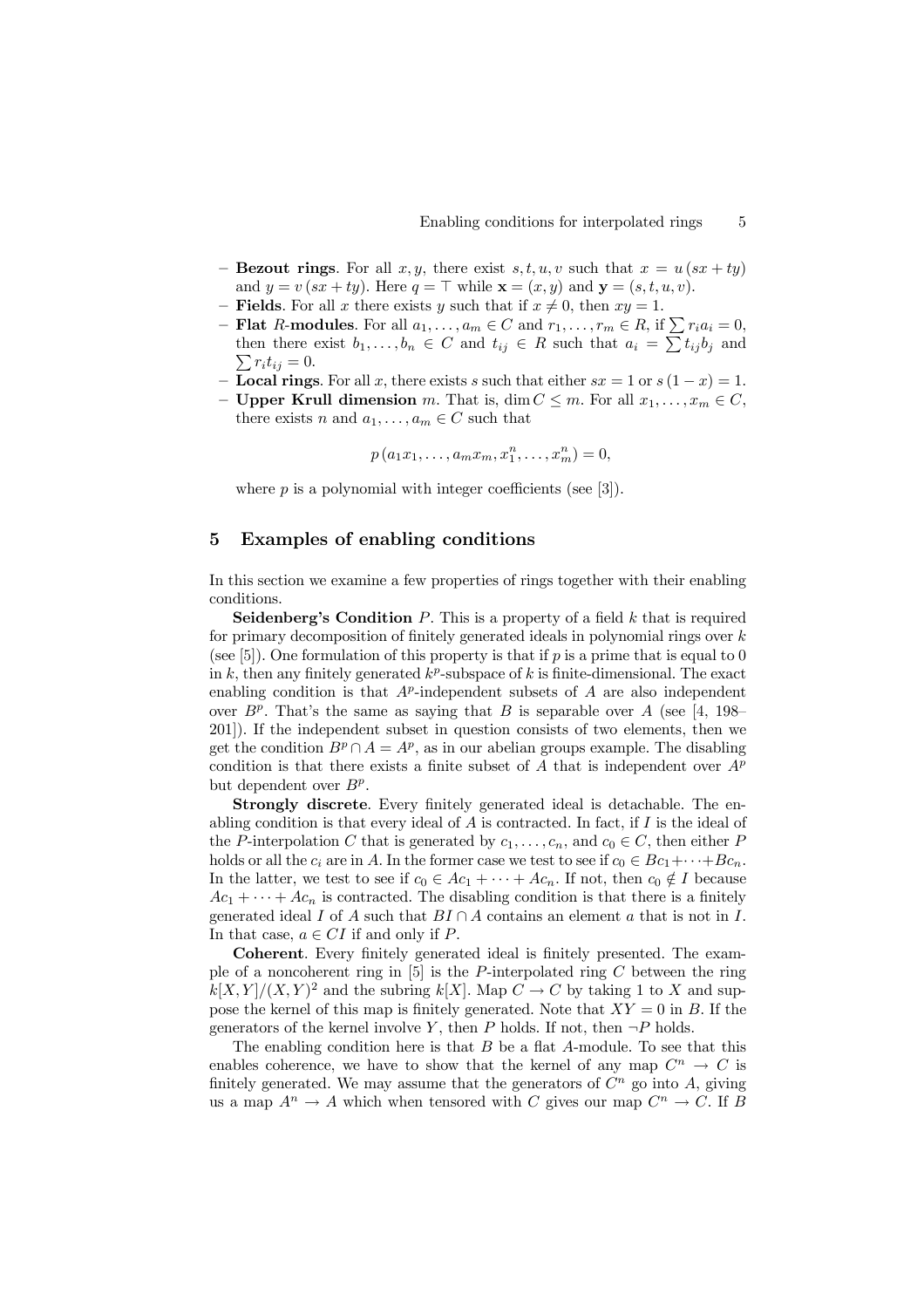#### Fred Richman  $6\phantom{.}6$

is flat over A, then  $C$  is flat over  $A$  (from the general theorem) so the kernel of  $C^n \to C$  is finitely generated.

The exact condition we need is that if the sequence  $0 \to K \to A^n \to A$ , so is the sequence  $0 \to BK \to B^n \to B$ . Now K is the relation module of  $a_1, \ldots, a_n$  over A and we want BK to be the relation module of  $a_1, \ldots, a_n$  over B. That says that if  $\sum b_i a_i = 0$ , then we can find elements  $q_{ij} \in A$  such that  $\sum_i q_{ij} a_i = 0$  and  $b_i = \sum_j \beta_j q_{ij}$ . This is the definition of flatness. How does the disabling part go? Suppose we have a *B*-relation  $\sum b_i a_i = 0$  on  $a_1, \ldots, a_n$ with  $(b_1, \ldots, b_n) \notin BK$ . Now the C-relations on  $a_1, \ldots, a_n$  are finitely generated. Either the generators are all  $A$ -relations, or  $P$  holds. If the generators are all A-relations (that is, in  $K$ ), then P cannot hold because if it did, then C would be B and  $(b_1, \ldots, b_n) \in BK$ .

Swedish Noetherian rings are coherent, strongly discrete rings whose finitely generated ideals are well founded under reverse inclusion [2]. (I am indebted to Peter Schuster for this terminology, although I'm not sure he expected me to take it seriously.) So part of the enabling condition is that every ideal of A is contracted and that  $B$  is a flat A-module. We will show that no further enabling condition is required to get the well foundedness.

Suppose  $A \subset B$  are Swedish Noetherian, that every ideal of A is contracted, and that  $C$  is the P-interpolated ring. We want to show that if  $I$  is a finitely generated ideal of C, then  $IB \cap C = I$ . Either  $I = I_0 C$  for some finitely generated ideal  $I_0$  of A, or P holds. If P holds, then  $C = B$  so  $IB \cap C = I \cap B = I$ . If  $I = I_0 C$ , suppose  $\sum g_i b_i = c \in C$  where the  $g_i$  are a finite number of generators of  $I_0$  and  $b_i \in B$ . Either  $c \in A$  or P holds. In the second case,  $\sum g_i b_i \in I$ . In the first case,  $c \in I_0 B \cap A = I_0 \subset I$ .

Thus the poset of finitely generated ideals of  $C$  is embedded in the poset of finitely generated ideals of B, that is,  $IB \subset JB$  if and only if  $I \subset J$ . So the former poset is also well founded under reverse inclusion.

**Lower Krull dimension.** For dim  $R > n$ , there doesn't seem to be a pretty enabling condition. That  $\dim R > 0$  needs an enabling condition is illustrated by the inclusion  $\mathbf{Z} \subset \mathbf{Q}[X]$ . The problem in this example is that the witnessing element for dim  $A > 0$  need not (in fact, cannot) be a witness that dim  $B > 0$ . The property in question is that there exists  $x \in R$  such that  $1 \notin Rx + (0 : x^{\infty})$ . Alternatively,  $(1+rx)x^n \neq 0$  for all r and n, that is,  $x^n \notin Rx^{n+1}$ . An enabling condition is that some witness to the fact that  $\dim A > 0$  must also witness the fact that  $\dim B > 0$ . That is not a particularly attractive or enlightening condition. Perhaps one could formulate a more interesting enabling condition, even if it is not exact.

#### What is a UFD? 6

One unexpected outcome of this investigation was the discovery that the treatment of unique factorization domains in [5] is flawed. The issue is whether principal ideals are detachable, which is not required by the definition in [5]. Equivalently, given two primes, either they are associates or not. Clearly the latter is